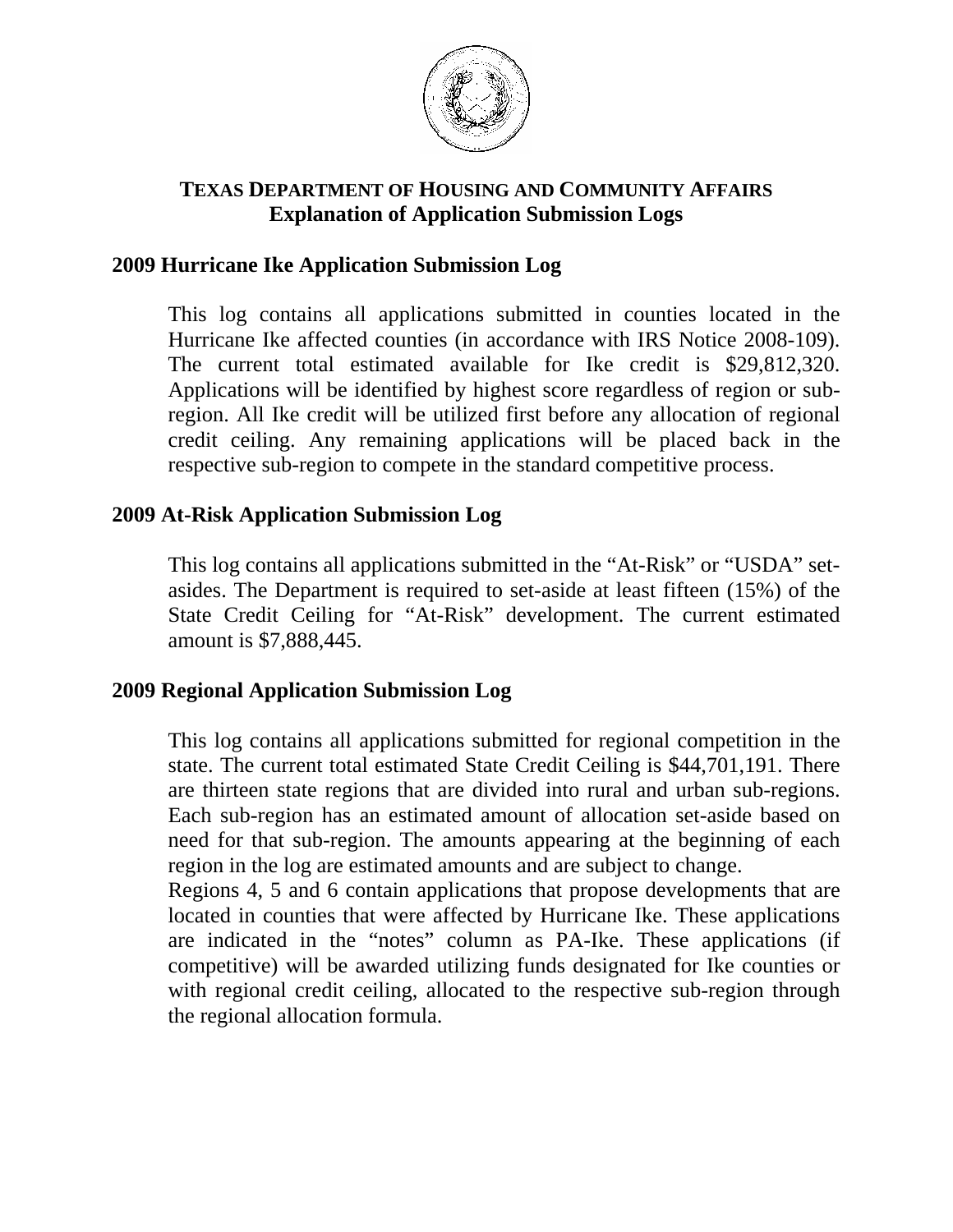#### **2009 Competitive HTC At-Risk Set-Aside Application Submission Log March 13, 2009 Sorted by Applicant Self Score**

| <b>Estimated State Ceiling to be Allocated: \$7,888,445*</b> |               |                                             |                                           |                 |                         |                                                              |     |                        |   |                                                                       |                         |               |                                        |                                              |           |            |
|--------------------------------------------------------------|---------------|---------------------------------------------|-------------------------------------------|-----------------|-------------------------|--------------------------------------------------------------|-----|------------------------|---|-----------------------------------------------------------------------|-------------------------|---------------|----------------------------------------|----------------------------------------------|-----------|------------|
|                                                              | <b>Region</b> | File # Status <sup>1</sup> Development Name | <b>Address</b>                            | <b>City</b>     | Allocation <sup>2</sup> | Set-Asides <sup>3</sup><br><b>USDA NP AR</b>                 | ш   | <b>Units Units Pop</b> |   | Total Target <sup>4</sup> Housing <sup>5</sup><br><b>Activity ACQ</b> |                         | <b>Credit</b> | <b>Request Owner Contact</b>           | <b>TDHCA Self</b><br><b>HOME Score Notes</b> |           |            |
| 09135                                                        |               | 3 P Lincoln Terrace                         | 4714 Horne St.                            | Fort Worth      | Urban                   | $\overline{\blacktriangledown}$                              | 72  | 72                     | G | <b>RH</b>                                                             | $\overline{\mathbf{v}}$ |               | \$968,585 Barbara Holston              |                                              | 182.0 PA  |            |
| 09288                                                        |               | 9 P Chaminade Apts                          | 330 W. Cheryl Dr.                         | San Antonio     | Urban                   | $\overline{\mathbf{v}}$<br>$\overline{\mathbf{v}}$           | 194 | 200                    | G | RH                                                                    | $\overline{\mathbf{v}}$ |               | \$1,123,738 Rod Radle                  |                                              | 173.0 PA  |            |
| 09274                                                        |               | 6 P Windfern Pointe Apts                    | 9515 W. Gulf Bank Rd.                     | Houston         | Urban                   | $\blacktriangledown$                                         | 200 | 200                    | G | <b>RH</b>                                                             | $\overline{\mathbf{v}}$ |               | \$1,202,145 J. Douglas Rippeto,<br>Jr. | $\vert \ \ \vert$                            | 171.0 PA- | <b>IKE</b> |
| 09279                                                        |               | 6 P Waterford Place Apts                    | 3125 Crestdale                            | Houston         | Urban                   | $\blacktriangledown$                                         | 464 | 546                    | G | <b>RH</b>                                                             | V                       |               | \$2,665,096 Ryan McCord                |                                              | 165.0 PA- | <b>IKE</b> |
| 09165                                                        |               | 8 P Cherrywood Apts                         | 701 W. Tokio Rd.                          | West            | Rural                   | $\blacktriangledown$<br>$\blacktriangledown$                 | 44  | 44                     | Е | RH                                                                    | $\overline{\mathbf{v}}$ |               | \$290,139 Pete Potterpin               | $\overline{\mathbf{v}}$                      | 165.0 PA  |            |
| 09150                                                        |               | 8 P Prairie Village Apts                    | 611 Paul St.                              | Rogers          | Rural                   | $\blacktriangledown$<br>$\blacktriangledown$<br>$\mathbf{L}$ | 24  | 24                     | G | <b>RH</b>                                                             | $\overline{\mathbf{v}}$ |               | \$150,471 Patrick A. Barbolla          | $\overline{\mathbf{v}}$                      | 162.0 PA  |            |
| 09148                                                        |               | 8 P Whispering Oaks<br>Apartments           | 1209 West 8th                             | Goldthwaite     | Rural                   | $\blacktriangledown$<br>$\blacktriangledown$                 | 24  | 24                     | Е | <b>RH</b>                                                             | $\overline{\mathbf{v}}$ |               | \$163,083 Patrick A. Barbolla          | $\overline{\mathbf{v}}$                      | 162.0 PA  |            |
| 09146                                                        |               | 2 P Oakwood Apts                            | 3501 Rhodes Rd.                           | Brownwood       | Rural                   | $\blacktriangledown$<br>$\blacktriangledown$                 | 47  | 48                     | G | <b>RH</b>                                                             | $\overline{\mathbf{v}}$ |               | \$275,731 Patrick A. Barbolla          | $\overline{\mathbf{v}}$                      | 160.0 PA  |            |
| 09294                                                        |               | 7 P Northgate Apts and<br>Rhomberg Apts     | 105 Northgate Circle & 806 N.<br>Rhomberg | <b>Burnet</b>   | Rural                   | $\blacktriangledown$<br>$\blacktriangledown$                 | 60  | 60                     | G | <b>RH</b>                                                             | $\overline{\mathbf{v}}$ |               | \$319,092 Dennis Hoover                | $\blacktriangledown$                         | 157.0 PA  |            |
| 09100                                                        |               | 3 P Crestmoor Park South<br>Apts            | 514 SE Gardens                            | <b>Burleson</b> | Rural                   | $\blacktriangledown$<br>$\checkmark$                         | 68  | 68                     | G | <b>RH</b>                                                             | $\overline{\mathbf{v}}$ |               | \$468,098 Joe Chamy                    | $\overline{\mathbf{v}}$                      | 154.0 PA  |            |
| 09232                                                        |               | 6 P Brazos Bend Villa                       | 2020 Rocky Falls Rd.                      | Richmond        | Rural                   | $\blacktriangledown$<br>$\blacktriangledown$                 | 120 | 120                    | G | <b>RH</b>                                                             | $\overline{\mathbf{v}}$ |               | \$1,368,982 Kenneth Tann               |                                              | 153.0 PA- | <b>IKE</b> |
| 09126                                                        |               | 8 P Holland House Apts                      | 616 Josephine St.                         | Holland         | Rural                   | $\blacktriangledown$<br>$\blacktriangledown$                 | 68  | 68                     | G | <b>RH</b>                                                             | $\overline{\mathbf{v}}$ |               | \$502,089 Warren Maupin                | $\blacktriangledown$                         | 152.0 PA  |            |
| 09149                                                        |               | 8 P Autumn Villas                           | 100 Autumn Villas Dr.                     | Lorena          | Rural                   | ☑<br>$\blacktriangledown$                                    | 16  | 16                     | Е | <b>RH</b>                                                             | $\overline{\mathbf{v}}$ |               | \$106,245 Patrick A. Barbolla          | $\blacktriangledown$                         | 152.0 PA  |            |
| 09204                                                        |               | 6 P Arbor Court Apts                        | 802 Seminar Dr.                           | Houston         | Urban                   | $\blacktriangledown$                                         | 232 | 232                    | G | RH                                                                    | $\overline{\mathbf{v}}$ |               | \$844,882 Matthew Finkle               |                                              | 150.0 PA- | <b>IKE</b> |
| 09147                                                        |               | 8 P Village Place Apts                      | 111 Village Place Dr.                     | Lorena          | Rural                   | $\blacktriangledown$<br>$\overline{\mathbf{v}}$              | 32  | 32                     | G | <b>RH</b>                                                             | $\overline{\mathbf{v}}$ |               | \$205,533 Patrick A. Barbolla          | $\overline{\mathbf{v}}$                      | 148.0 PA  |            |
|                                                              |               | 09318 10 P Hyatt Manor I and II<br>Apts     | 1701 Waco St.                             | Gonzales        | Rural                   | $\overline{\mathbf{v}}$<br>$\overline{\mathbf{v}}$           | 65  | 65                     | G | <b>RH</b>                                                             | $\overline{\mathbf{v}}$ |               | \$350,058 Dennis Hoover                | $\overline{\mathsf{v}}$                      | 144.0 PA  |            |
| 09000                                                        |               | 6 P Courtwood Apartments                    | 400 S. Austin Rd.                         | Eagle Lake      | Rural                   | $\blacktriangledown$                                         | 50  | 50                     | Е | <b>RH</b>                                                             | $\overline{\mathbf{v}}$ |               | \$295,095 Ronald Potterpin             | $\overline{\mathbf{v}}$                      | 0.0       | <b>RR</b>  |
| 09001                                                        |               | 6 P Hillwood Apartments                     | 308 N. East St.                           | Weimar          | Rural                   | $\blacktriangledown$                                         | 24  | 24                     | Е | <b>RH</b>                                                             | $\overline{\mathbf{v}}$ |               | \$151,449 Ronald Potterpin             | $\blacktriangledown$                         | 0.0       | <b>RR</b>  |
|                                                              |               |                                             |                                           |                 |                         |                                                              |     | Total: 1,804 1,893     |   |                                                                       |                         | \$11,450,511  |                                        |                                              |           |            |

1 = Status of Award Abbreviation: Development Previously Awarded 2009 Housing Tax Credits=A, Pending/ Non-Awarded Applications=P **Page 1 of 2** 

3 = Set-Aside Abbreviations: TRDO-USDA=USDA, Nonprofit=NP, At-Risk=AR. Only USDA applications proposing Rehabilitation are reflected on this log. USDA (USDA **Friday, March 13, 2009**) applications proposing New Construction will be attributed to, and come from, the applicable Uniform State Service Region, and are located on the "Regional" log.

4 = Target Population Abbreviation: Intergenerational=I, Elderly=E, General=G

5 = Housing Activity: New Construction=NC, Rehabilitation (includes Reconstruction)=RH, Adaptive Reuse=ADR

6 = Acquisition=ACQ, Developments for which acquisition Housing Tax Credits are being requested

7 = Notes: 2007 Applications Awarded from the 2008 Ceiling=FWD, Developments Previously Awarded Additional Credits from the 2009 Ceiling=AC, Pending Applications=PA, Terminated Applications=TERM, Withdrawn Applications=WITH, Rural Rescue=RR, Hurricane Ike County=IKE

\* = The State Housing Credit Ceiling is an estimated amount based on 2009 population figures. This number represents the estimated 15% of the State Housing Credit Ceiling that must be allocated under the At-Risk Set-Aside and must be deducted from the State Housing Credit Ceiling prior to the application of the regional allocation formula. The remaining estimated 85% must be allocated regionally.